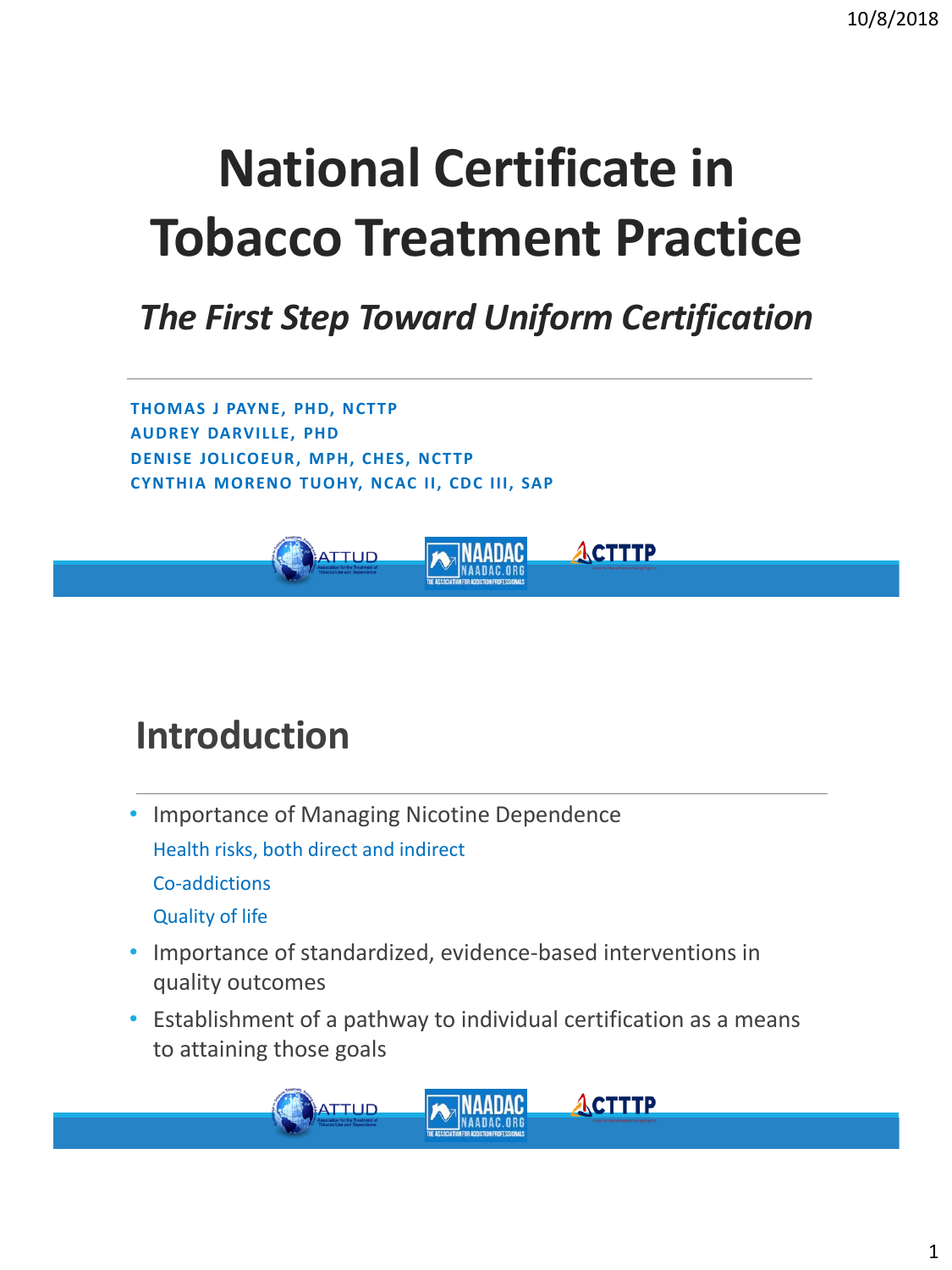# **Supportive Evidence for Standardized Tobacco Dependence Treatment**

**AUDREY DARVILLE, PHD**



### **Need/Practice Gap**

Tobacco use remains the leading cause of PREVENTABLE morbidity and mortality

**Marlboro** Marlhoro **Smoking** kills

Tobacco use levels are high & have remained stagnant in certain subgroups of the population

Significant disparities exist in tobacco use and access to treatment

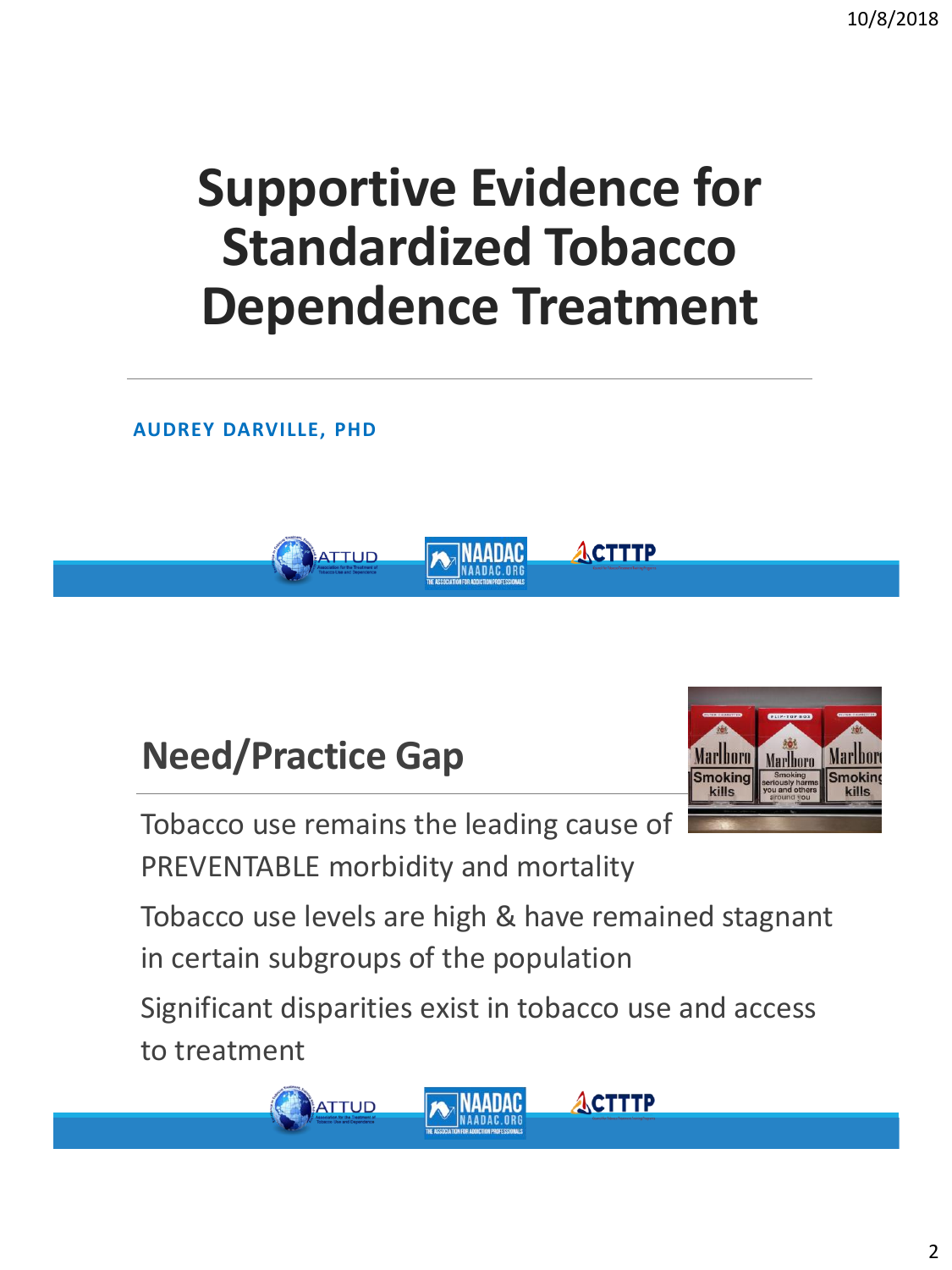#### **Disparities in Tobacco Use**



Nearly half of the deaths from tobacco annually are in persons with mental illness/substance use disorders

Prevalence and death from cardiovascular disease and COPD is higher in homeless populations

People living with mental illness are about twice as likely to smoke as the general population and die, on average, 25 years earlier

80-90% of people with substance use disorders smoke



#### **Myth: People who smoke/use tobacco either do not want to quit or cannot quit**

Nearly 7 out of 10 people who smoke want to quit (80% in substance use treatment!)

Most try to quit unassisted & get little help from their healthcare providers

Less than 5 out of 100 who quit unassisted succeed

Regardless of desire to quit, clients feel they received better care if tobacco use has been addressed

(Prochaska, 2004; Babb, 2017; Nolan, 2017; Fiore, 2008)





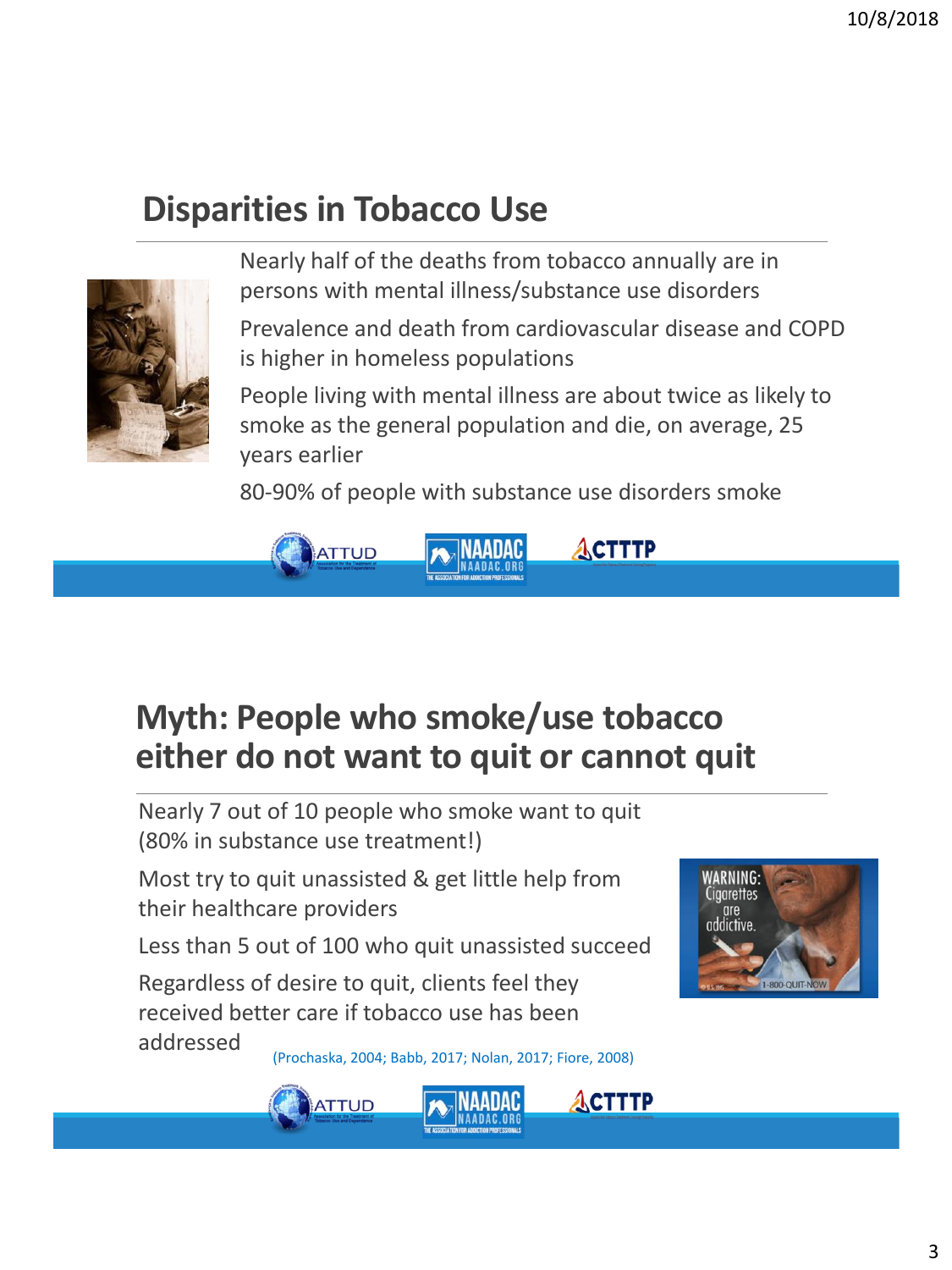#### **Myth: It is OK not to treat: "Not our job"**

At least 5 out of 10 tobacco users die of an illness THAT COULD HAVE BEEN PREVENTED by quitting!

Persons in treatment for substance use disorders have a 25% higher risk of relapse if they smoke

Culture of tobacco use: Smoking has been embedded in mental health care for many years with dire consequences for those in treatment; Mental health providers may smoke or use tobacco

ACTTTP

**ACTTTP** 

**Treating Tobacco Use** 

**Dependence** 

And

Treatment can be successful (and enhance abstinence) when provided concurrently with alcohol and substance use treatment

(Samples, 2018; Prochaska, 2004) ΝΔΔΠΔΩ

**ATTUD** 

#### **Clinical Practice Guidelines for Treating Tobacco Use and Dependence**

- 1. Tobacco Dependence is a **Chronic Disease**.
- 2. All persons should be screened for tobacco use in health care settings
- 3. Counseling and medication guidelines are provided for all population
- **4. Brief interventions are effective**.
- **5. Counseling** individuals and groups, in person or by phone **is effective**.
- **6. Medication use should be encouraged** except in specific populations of smokers.
- 7. Combining **counseling and medication is the most effective approach** to treatment.
- 8. Telephone quitlines are effective and provide broad reach.
- 9. Persons not ready to quit should receive **motivational treatment**.
- **10. Tobacco dependence treatment is highly cost-effective.**

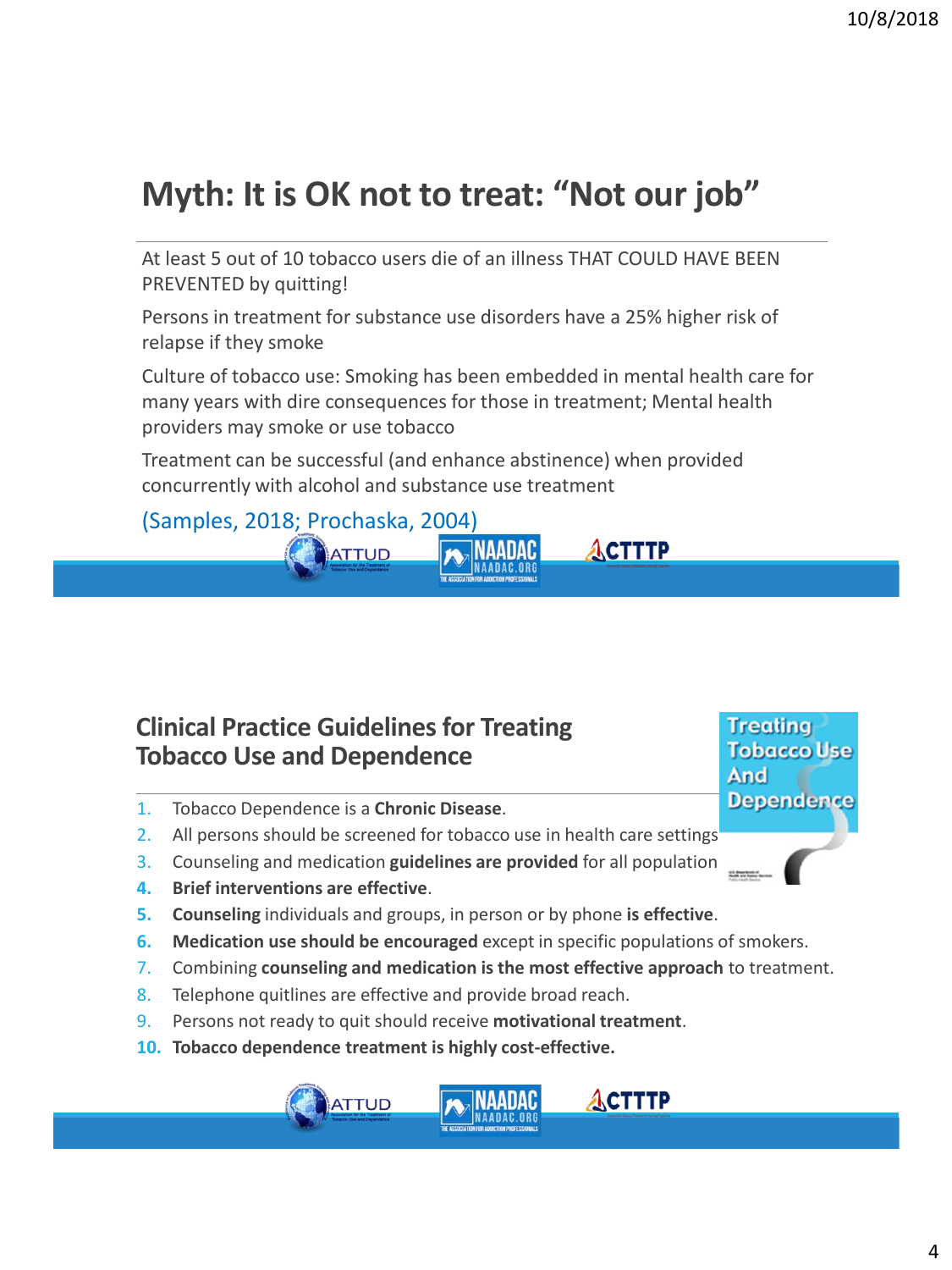#### **Treatment Caveats**

Research (and the DSM) identify tobacco dependence as a chronic disease, prone to relapse

Tailoring treatment and providing sufficient intensity lead to better outcomes

Treatment using a combination of medication plus counseling can increase quit rates by > 80% (versus less than 5% "cold turkey")

De-normalizing smoking environments is easier than it seems: Start with smoke/tobacco free facilities and grounds

(Patnode, 2015; Marynak, 2018)



### **Have you seen this client?**



30 year old female with generalized anxiety and alcohol use disorder. On average she smokes 1.5 PPD, but has been known to chain smoke up to 2-3 PPD when her anxiety and alcohol use is exacerbated to help her 'calm down'.

She is currently experiencing chronic bronchitis, but is worried that if she stops smoking her anxiety will spiral out of control.

She is open to trying "anything that will help" but her confidence in quitting is low and her nicotine dependence is high.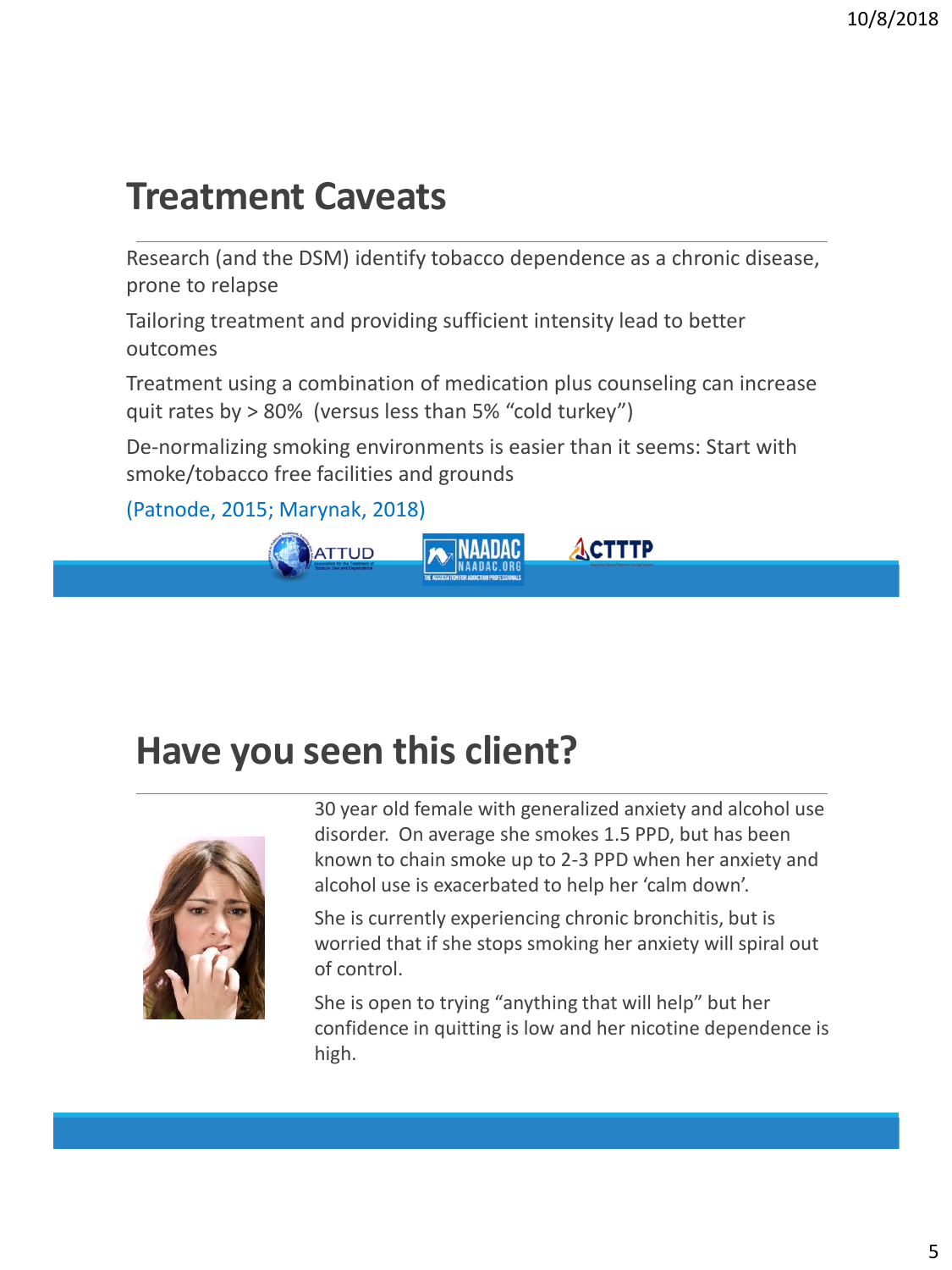6

### **Tobacco Dependence Treatment and Behavioral Health**

Smoking has been linked to increased depression and increased anxiety

Quitting smoking does not adversely affect psychiatric symptoms

Tailored approaches to counseling & medications is frequently needed

There is evidence that treating tobacco dependence with other SUD's increases abstinence rates

(Taylor, 2014)

#### **Building Capacity & Expertise: the Role of the Tobacco Treatment Specialist (TTS)**

Training and certification is a rigorous process:

**ATTUD** 

◦ Accredited programs provide a minimum of 24 hours of specialized training

◦ A minimum of 240 clinical hours are required post-training

TTS's encompass providers from many professions and clinical settings (physicians, nurses, master's level counselors, psychologists, social work, respiratory care, pharmacists, etc.)

TTS's are clinical and content experts within their organizations

(Siu, 2015)





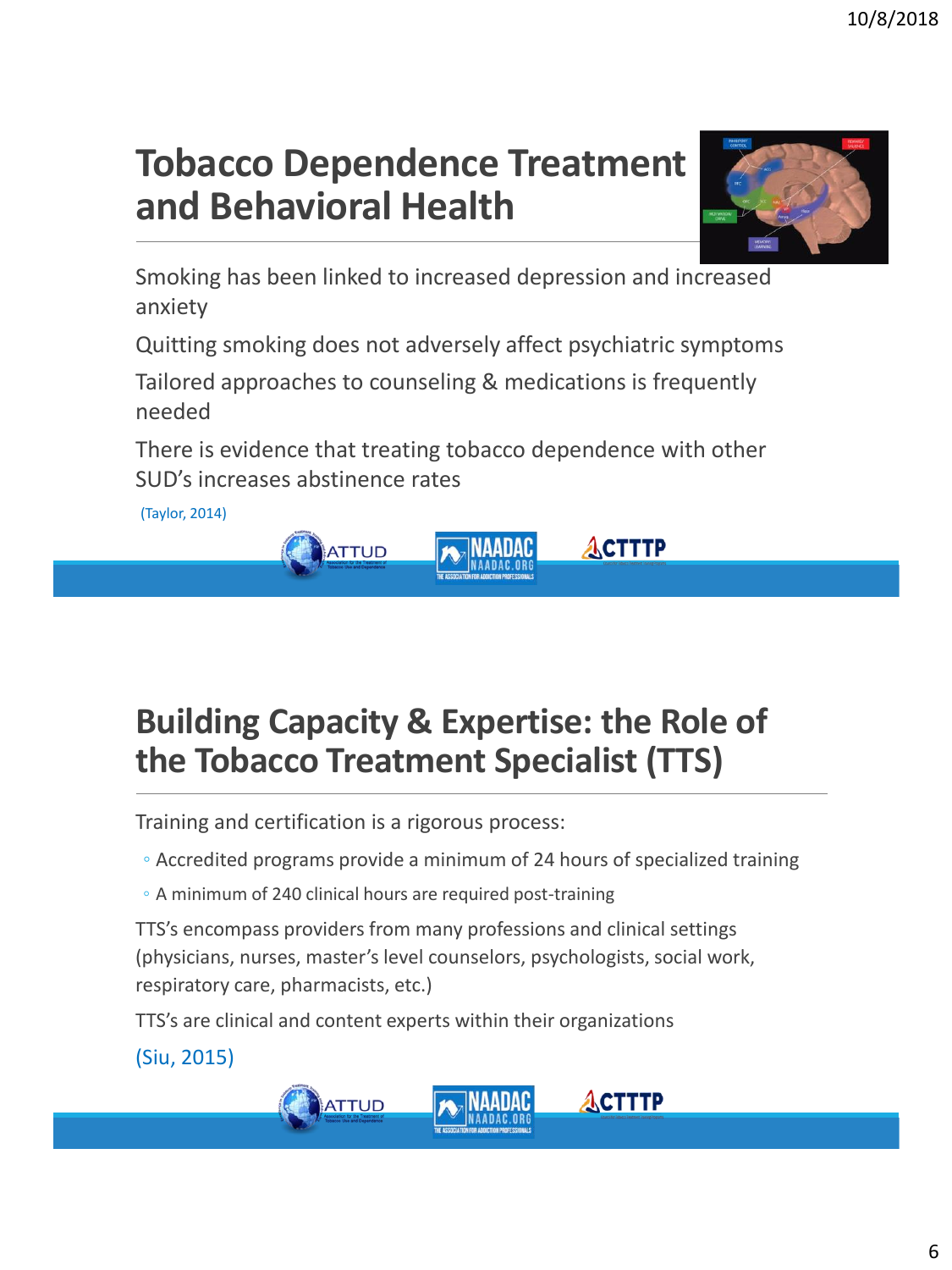### **The Evidence for Specialized Treatment**

Intensive counseling (20-60 min) provided by TTS results in higher quit rates than brief advice or minimal advice with the largest effect for > 8 visits. Intensive treatment is highly cost-effective. (Siu, 2015)

Treatment specialists reported higher quit rates attributable to more extensive training than community practitioners(McDermott, 2012)

Smoking cessation specialist have 2x higher quit rates compared with physician preventive care visits (Kotz, 2014)

Clients treated by cessation specialists have increased quit rates and lower one year relapse (Song, 2016)



### **ATTUD and Behavioral Health**

Active committee working to strengthen collaborative relationships among tobacco dependence, mental health, and addiction treatment stakeholders in order to influence the development of agency, state and national policies and resources that promote the treatment of tobacco use and dependence among persons with mental illness and substance use disorders.

White papers: Integrating Tobacco Treatment Within Behavioral Health [https://www.attud.org/pdf/ATTUD%20Position%20Statement%20final.pdf](https://www.attud.org/pdf/ATTUD Position Statement final.pdf) [https://www.attud.org/pdf/ATTUD%20Talking%20Points%20and%20Resources.pdf](https://www.attud.org/pdf/ATTUD Talking Points and Resources.pdf)

**ACTTTP** 

Resource page for treatment providers in behavioral health settings: <https://www.attud.org/behavioral.php>

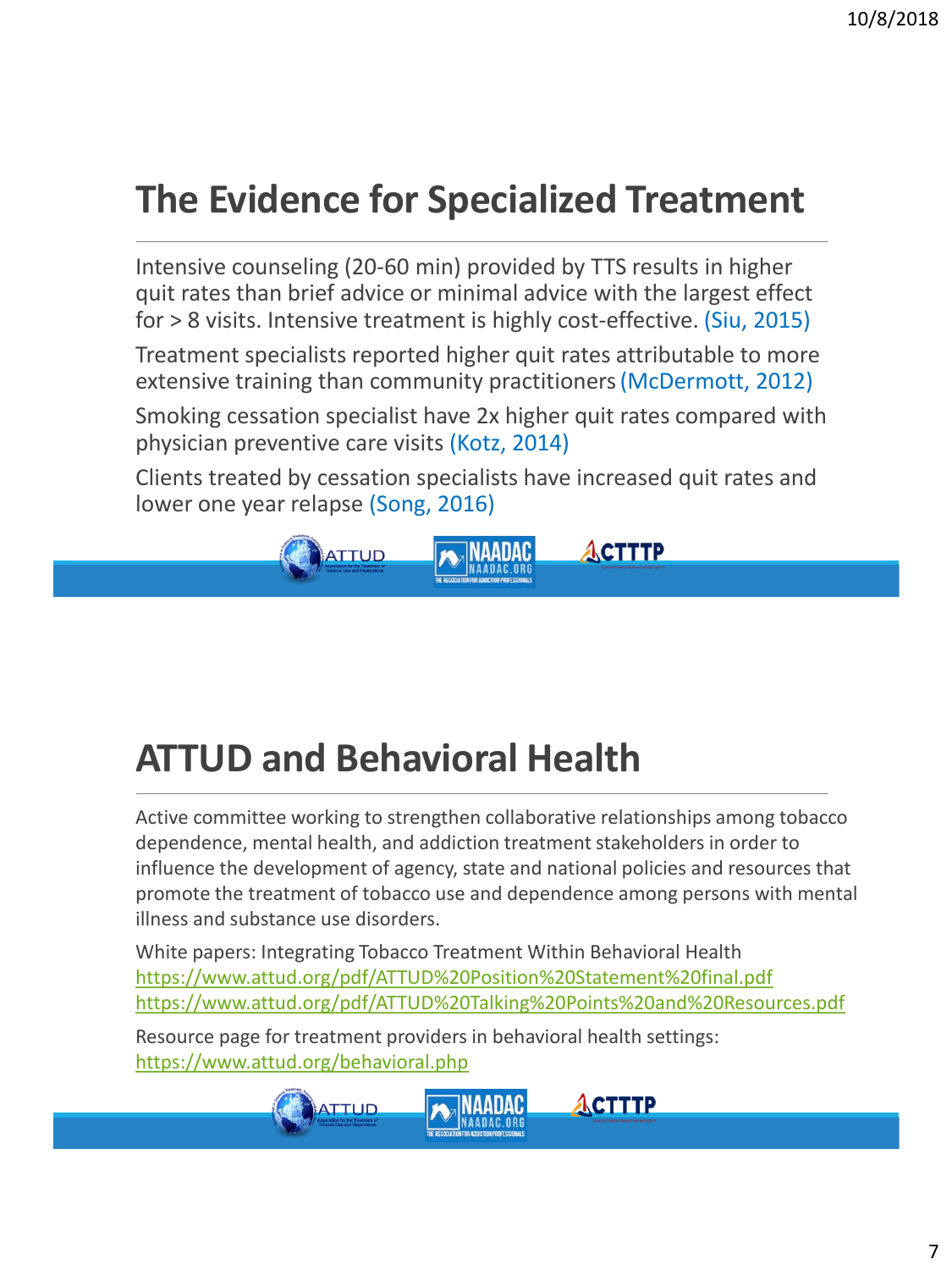#### **Summary**

Persons with substance use and behavioral health disorders need and want to quit tobacco.

Without specialized treatment tailored to the needs of these clients, treatment is less likely to be offered or effective.

Capacity to provide specialized treatment is growing, based on increased recognition of need and the availability of standardized, evidence-based training.



# **TTS Core Competency Development and Training Program Accreditation**

ACTTTP

**DENISE JOLICOEUR, MPH, CHES, NCTTP**

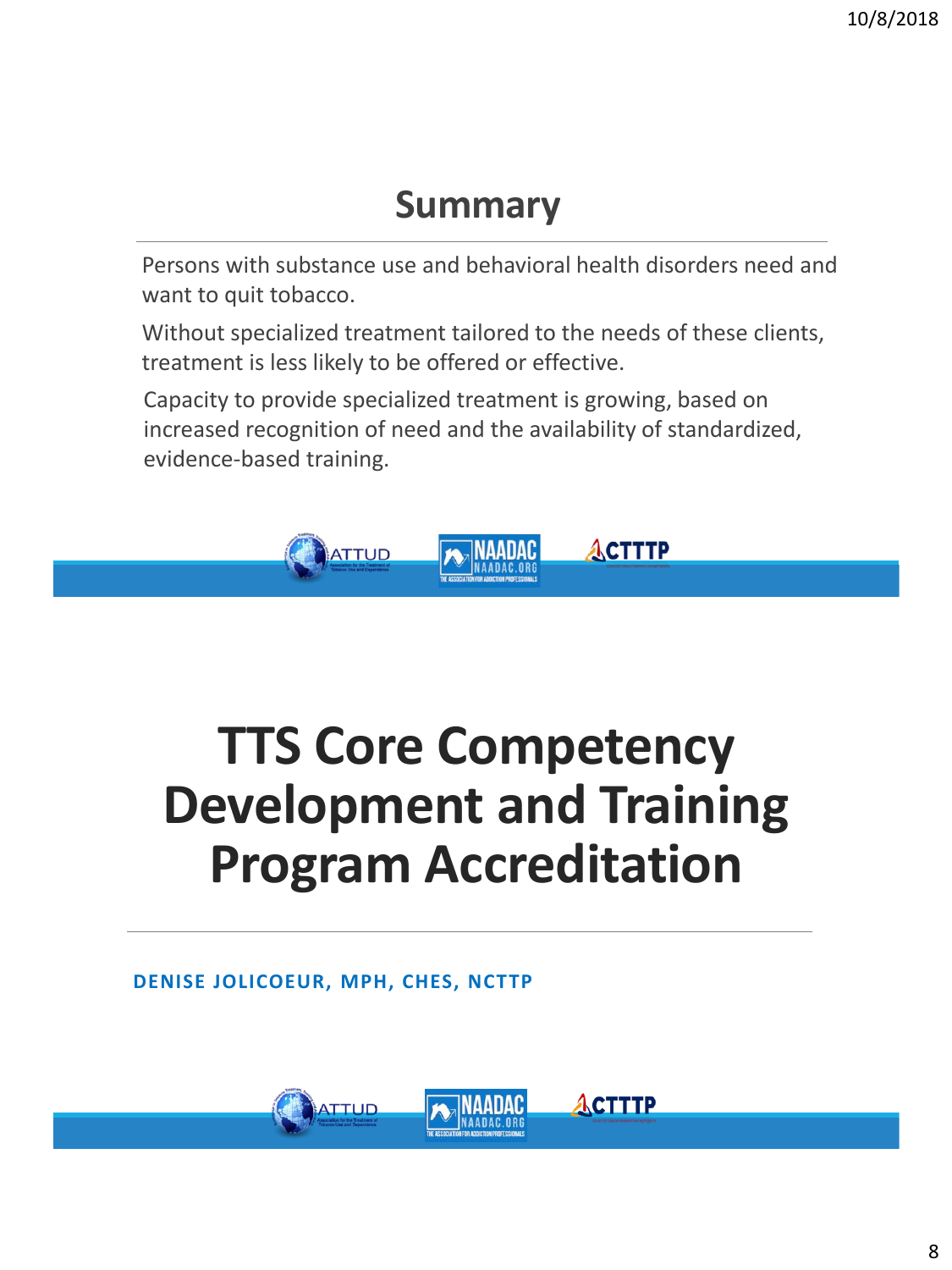#### **TTS core competencies first published in 2000**

- ❖ Massachusetts Dept of Public Health/Tobacco Control Program and UMass Medical School conducted a role definition and validation study
- ❖ PHS Clinical Guideline: Tobacco Use and Dependence served as the foundation for evidence-based practice
- ❖ Existing training through American Lung Association and American Heart Association were reviewed
- ❖ Key informant interviews and surveys were conducted with a wide range of experts and tobacco treatment providers



#### **11 Original TTS core responsibilities were identified and included brief descriptions**

- ❖ Provision of information and education
- ❖ Intake and assessment
- ❖ Treatment planning and implementation
- ❖ Counselling, individual, telephone and group
- ❖ Monitoring and evaluation of individual progress
- ❖ Relapse prevention and recycling of relapsed clients

**ATTUD** 

- ❖ Follow up and ongoing support
- ❖ Record keeping and programme reporting
- ❖ Referral services
- ❖Professional development Pbert et al, Tobacco Control, 2000

ACTTTP

Pbert et al, Tobacco Control, 2000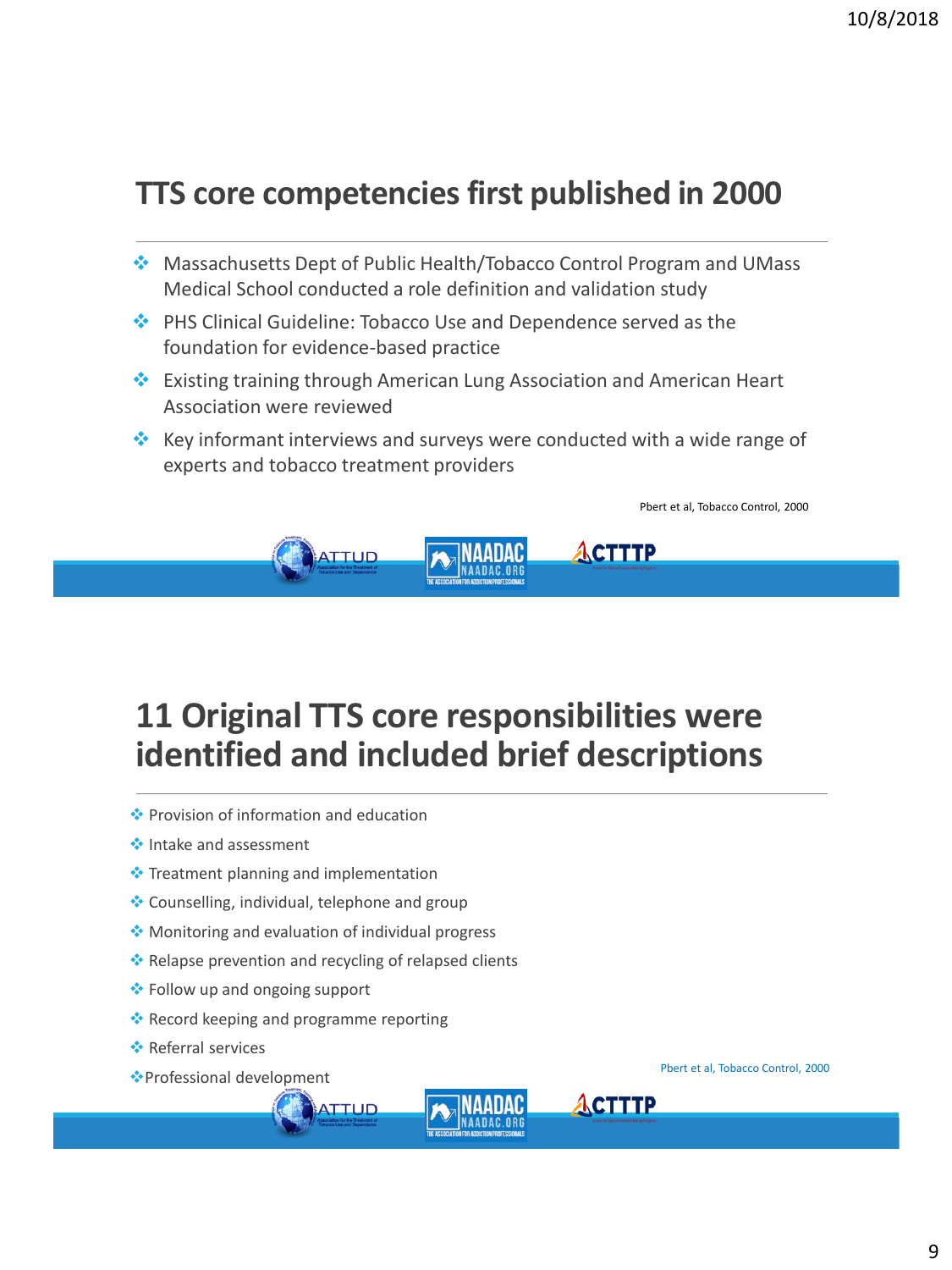#### **The Association for the Treatment of Tobacco Use and Dependence (ATTUD) was incorporated in 2004**

"ATTUD is an organization of providers dedicated to the promotion of and increased access to evidencebased tobacco treatment for the tobacco user."



### **ATTUD published updated TTS Core Competencies in 2005**

- ❖ A committee of 16 people from various professions and with extensive experience in tobacco treatment contributed to updated competencies
- ❖ 50 tobacco treatment providers from 20 states and three countries completed an online survey evaluating the new competencies

**ATTUD** 

❖ Final revisions were accepted by the ATTUD Board of Directors and posted online

www.attud.org/pdf/Standards.pdf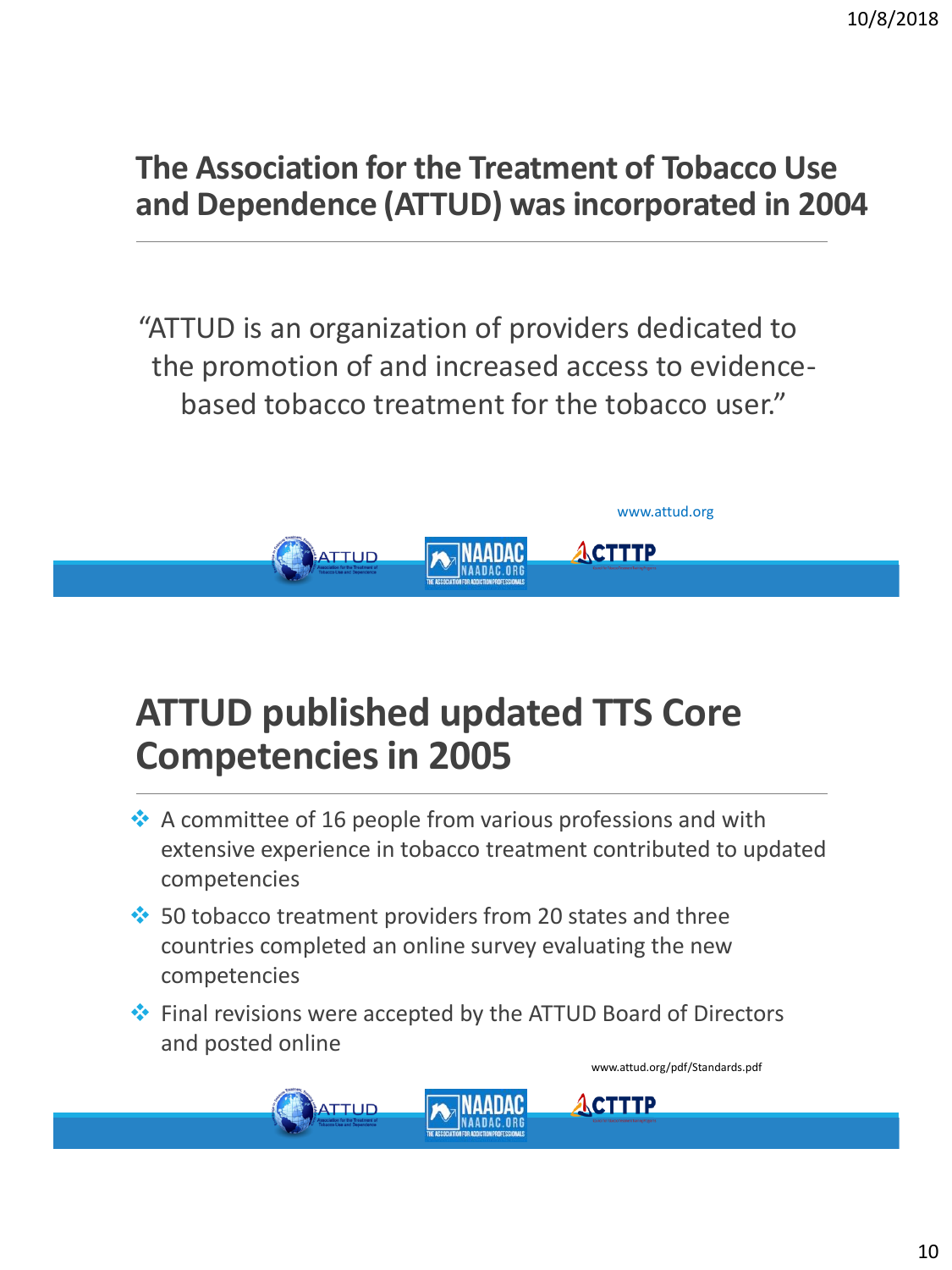### **11 Current TTS Core Competencies include skill sets and proficiency levels**

❖ Tobacco Dependence Knowledge and Education

ATTUD

**ATTUD** 

- ❖ Counseling Skills
- **❖** Assessment Interview
- ❖ Treatment Planning
- ❖ Pharmacotherapy
- ❖ Relapse Prevention
- ❖ Diversity and Specific Health Issues
- ❖ Documentation and Evaluation
- ❖ Professional Resources
- ❖ Law and Ethics
- ❖ Professional Development www.attud.org/pdf/Standards.pdf



**CTTTP** 

ACTTTP

#### **TTS Core Competencies are the foundation for training program accreditation by CTTTP**

- ❖ The Council for Tobacco Treatment Specialist Training Programs (CTTTP) accredits TTS training programs
- ❖ "The vision of TTS Training Program accreditation is to provide leadership and to promote excellence in the professional preparation of Tobacco Treatment Specialists through the accreditation of Tobacco Treatment Specialist training. As an accrediting body, we are committed to the development and proliferation of standards and procedures that meet the needs of a dynamic, diverse, and complex population of tobacco users, including:"
	- ❖ preparing tobacco treatment specialists to provide evidence-based treatments for tobacco dependence in a variety of contexts, and
	- ❖ encouraging and promoting the continuing development and improvement of TTS training and educational programs. http://ctttp.org/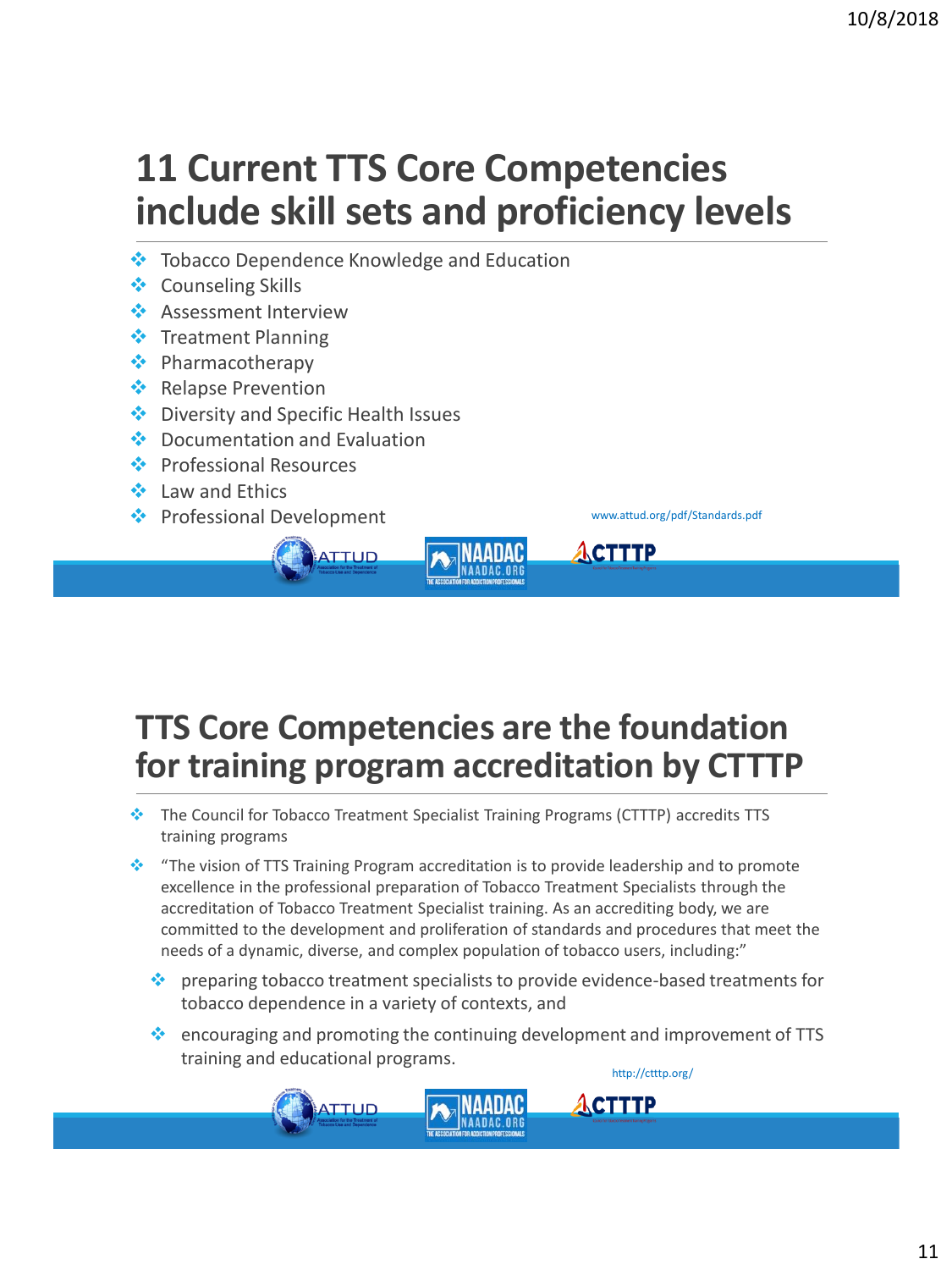#### **Accreditation criteria is rigorous**

- $\cdot$  Program applications must demonstrate that they:
	- ❖ Address all 11 TTS Core Competencies
	- $\cdot$  Included minimum teaching time required for each competency 24 hrs minimum total
	- ❖ Use qualified program faculty
	- ❖ Have processes to evaluate participant skill as a result of training
	- ❖ Collect and utilize participant evaluations of the program
	- ❖ Have established program development goals
- ❖ Each application is reviewed independently by at least two Councilors who:
	- ❖ Were nominated and approved by the Board of Directors
	- ❖ Have extensive experience in tobacco treatment and training
- $\cdot$  Accreditation awarded for 5 years with annual reports required



### **CTTTP accreditation is valued by training programs and participants**

- ❖ First program accredited in 2009
- ❖ Steady growth in new program accreditations
- ❖ 19 programs currently accredited
	- ❖ 8 of 9 programs renewed accreditation after the initial 5 year period
	- ❖ 2 new programs pending review
- ❖ More than 1800 participants trained in 2017
- ❖ CTTTP started as component of ATTUD; independently incorporated in 2018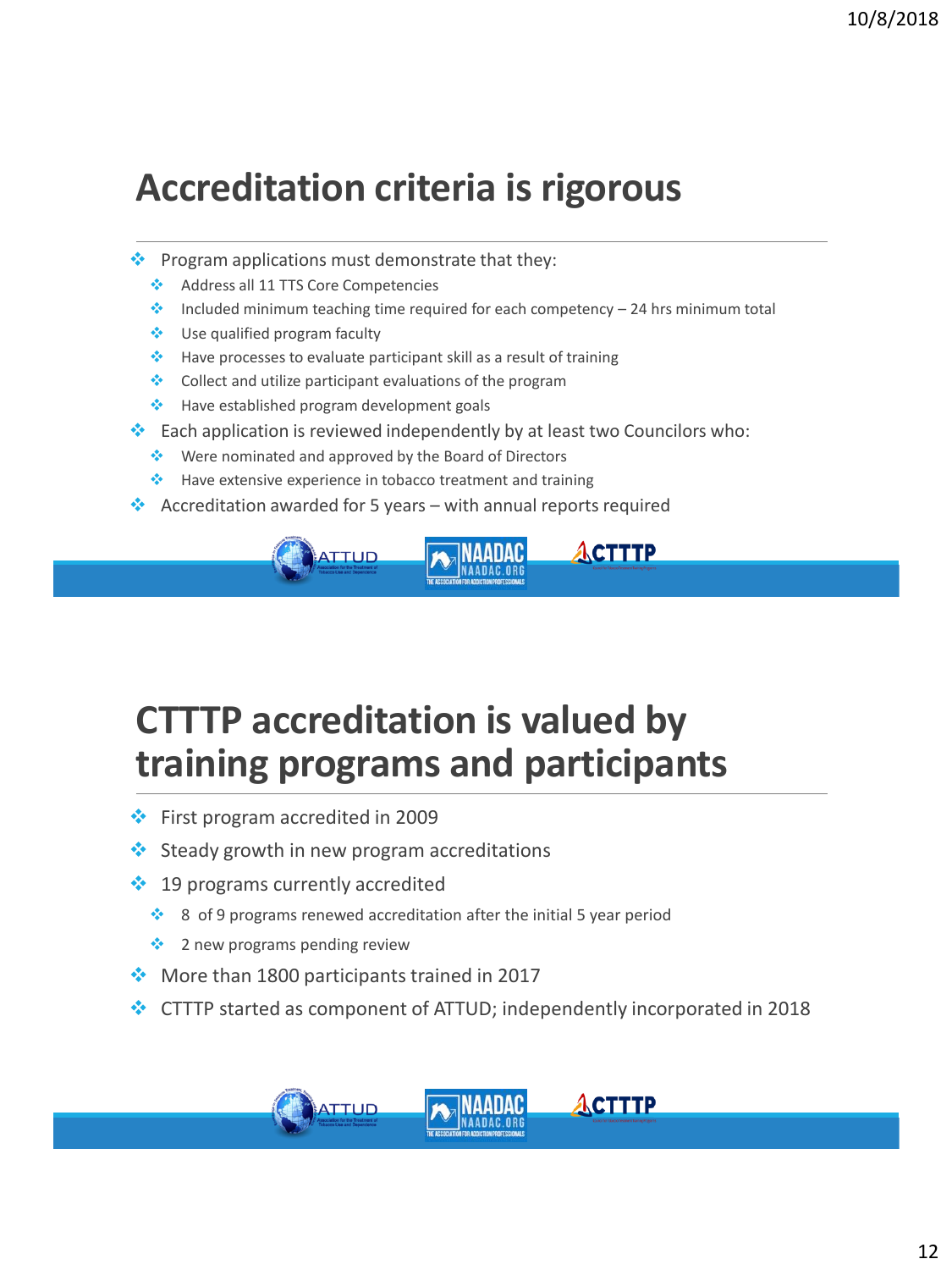#### **19 Accredited programs: 17 US states, 1 in Jordan**

- •Alaska Native Tribal Health Consortium
- •Rocky Mountain TTS Program
- •National Jewish Health
- •Tobacco Free Florida's TTS Course at Florida State University AHEC
- •King Hussein Cancer Center Tobacco Dependence Treatment Training
- •BREATHE Online TTS Training
- •UMass Medical School TTS Training Program
- •Maine Tobacco Treatment Training & Education Program
- •Mayo Clinic Nicotine Dependence Center
- •The University of Mississippi Medical Center/ ACT Center
- •Duke-UNC TTS Certification Program
- •Rutgers-Tobacco Dependence Program
- •The Breathing Association
- •University of Pennsylvania Comprehensive Smoking Treatment Program
- •Duquesne University School of Pharmacy
- •Healthways, Inc
- •The University of Texas MD Anderson Cancer Center Tobacco Treatment Training Program
- •The Quit for Life Program
- •West Virginia University School of Dentistry Tobacco Treatment Training Program

ACTTTP



#### **How will rigor and innovation be sustained?**

- ❖ CTTTP is developing criteria for approved continuing education programs
- ❖ New and innovative skills assessment methods will continue to be encouraged
- ❖ R25 Training grants to collaboratively develop core competencies for specific topic areas and populations
	- ❖ e.g. tobacco-related disparities, cancer patients, smokeless tobacco users, vaping…
- ❖ Train-the-Trainer model to expand the reach of accredited programs
- ❖ ATTUD, NAADAC and CTTTP will collaborate to update the TTS Core Competencies in preparation for TTS Certification estimated to launch in Fall 2019



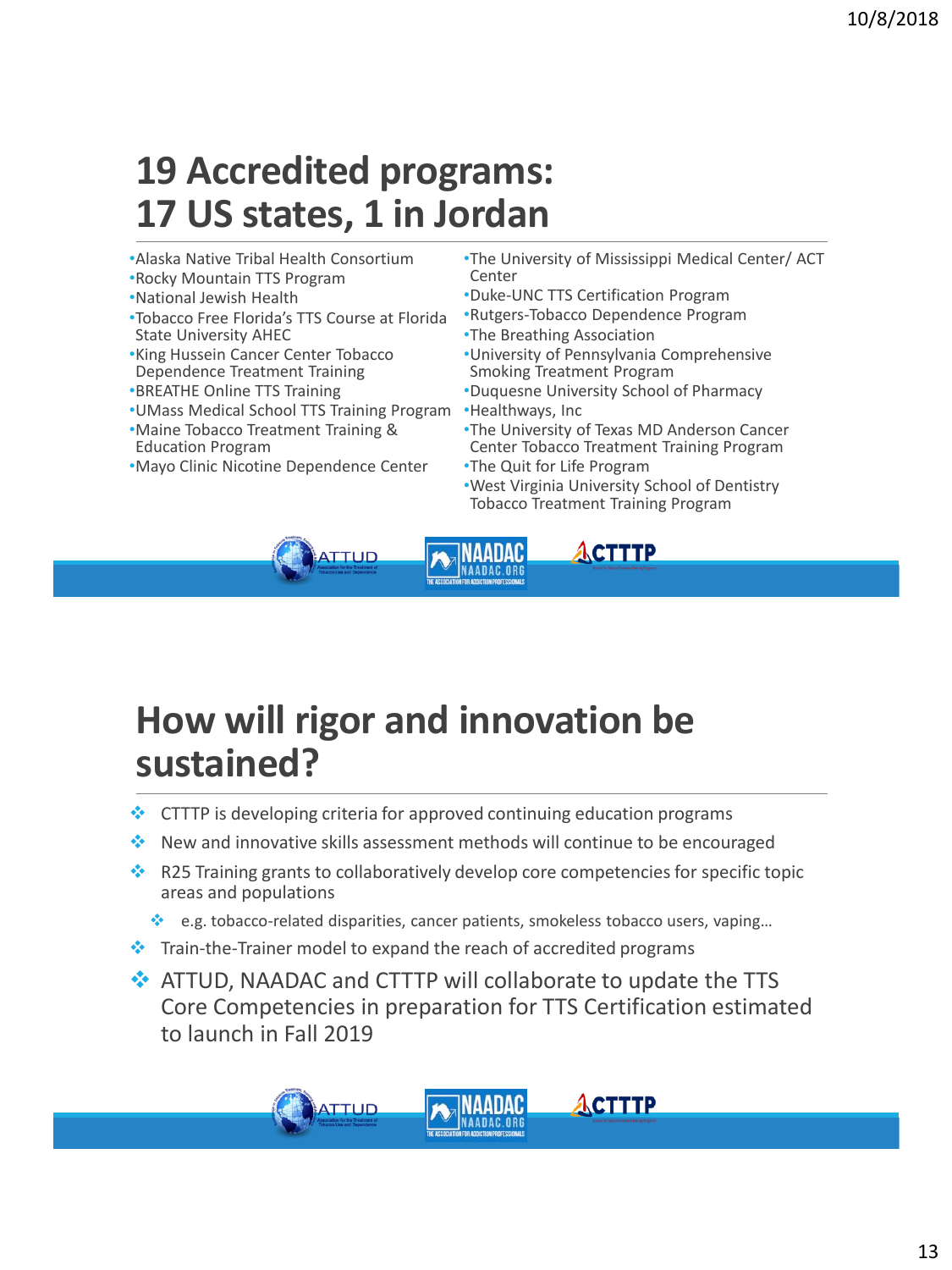## **The Road to Uniform National Certification**

#### **THOMAS J PAYNE, PHD**



#### **Treatment / Training Efforts: Early Beginnings…**

- Interventions based on psychology scientific literature Classical conditioning (Pavlov) Operant conditioning (Thorndike, Skinner) Cognitive models (Seligman, Bandura, Marlatt)
- More intensive / complex treatment models based on growing literature

- Early manualized efforts, based on CBT literature
- Brief Intervention efforts (5A's and related)
- Pharmacotherapy

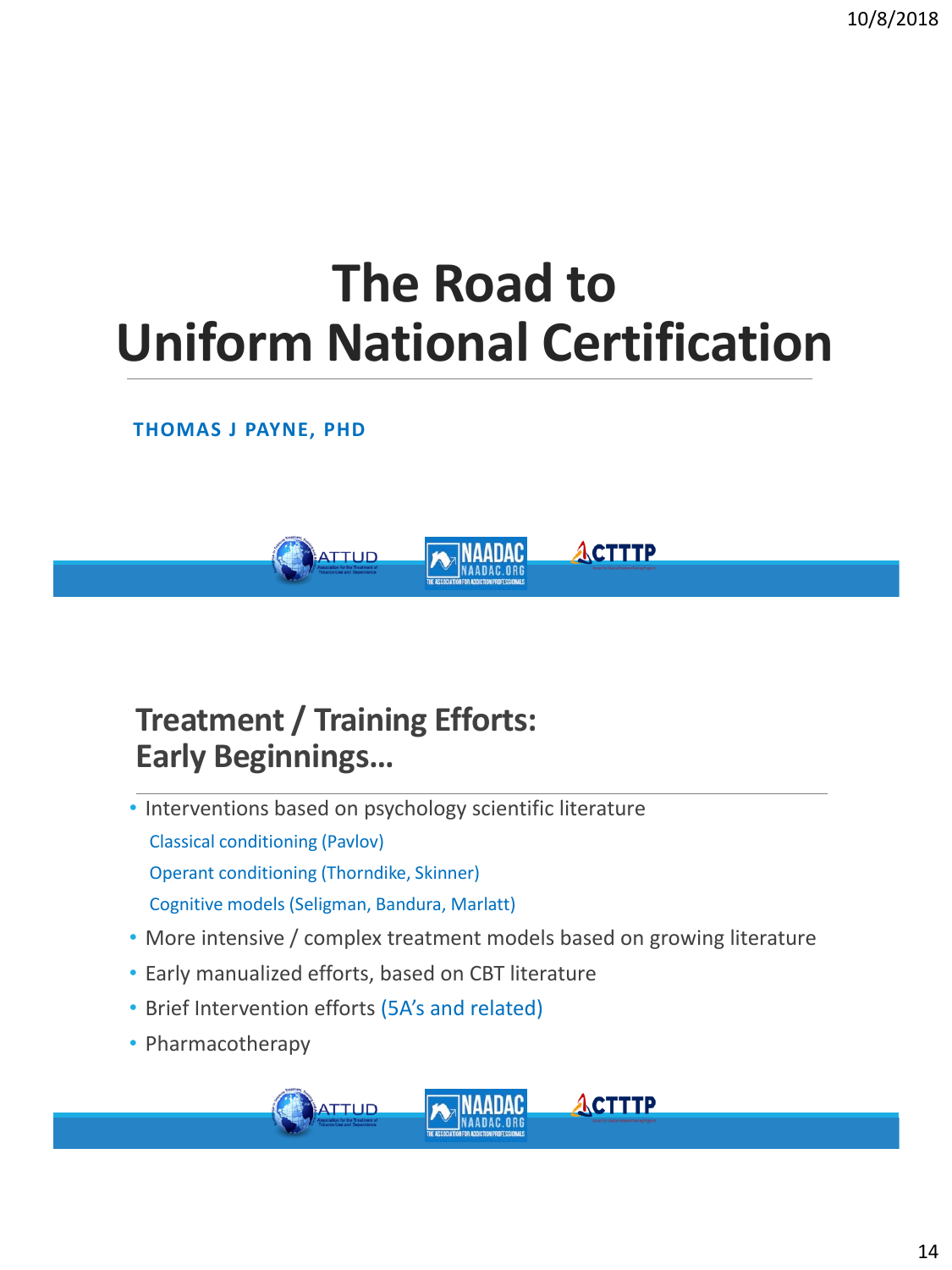#### **Treatment / Training Efforts: Later Beginnings…**

- Society for Research on Nicotine and Tobacco (SRNT)
- Association for the Treatment of Tobacco Use and Dependence (ATTUD)
- Concept of Tobacco Treatment Specialist; Establishment of Competencies

**ACTTTP** 

• Early TTS training programs developed certification processes Mayo Clinic **Institutional** University of Massachusetts Medical School **Institutional** ACT Center, University of Mississippi Medical Center Institutional Rutgers University **State** State State State



• Growth in number of TTS training programs

**ATTUD** 

- Very similar, however increasing variability Program eligibility Certification requirements, procedures
- Growing recognition of need for standardized process
- ATTUD began search for partner organization to widely promote true, uniform certification standards and procedure
- Expertise in credential development, implementation, and possess the infrastructure for dissemination

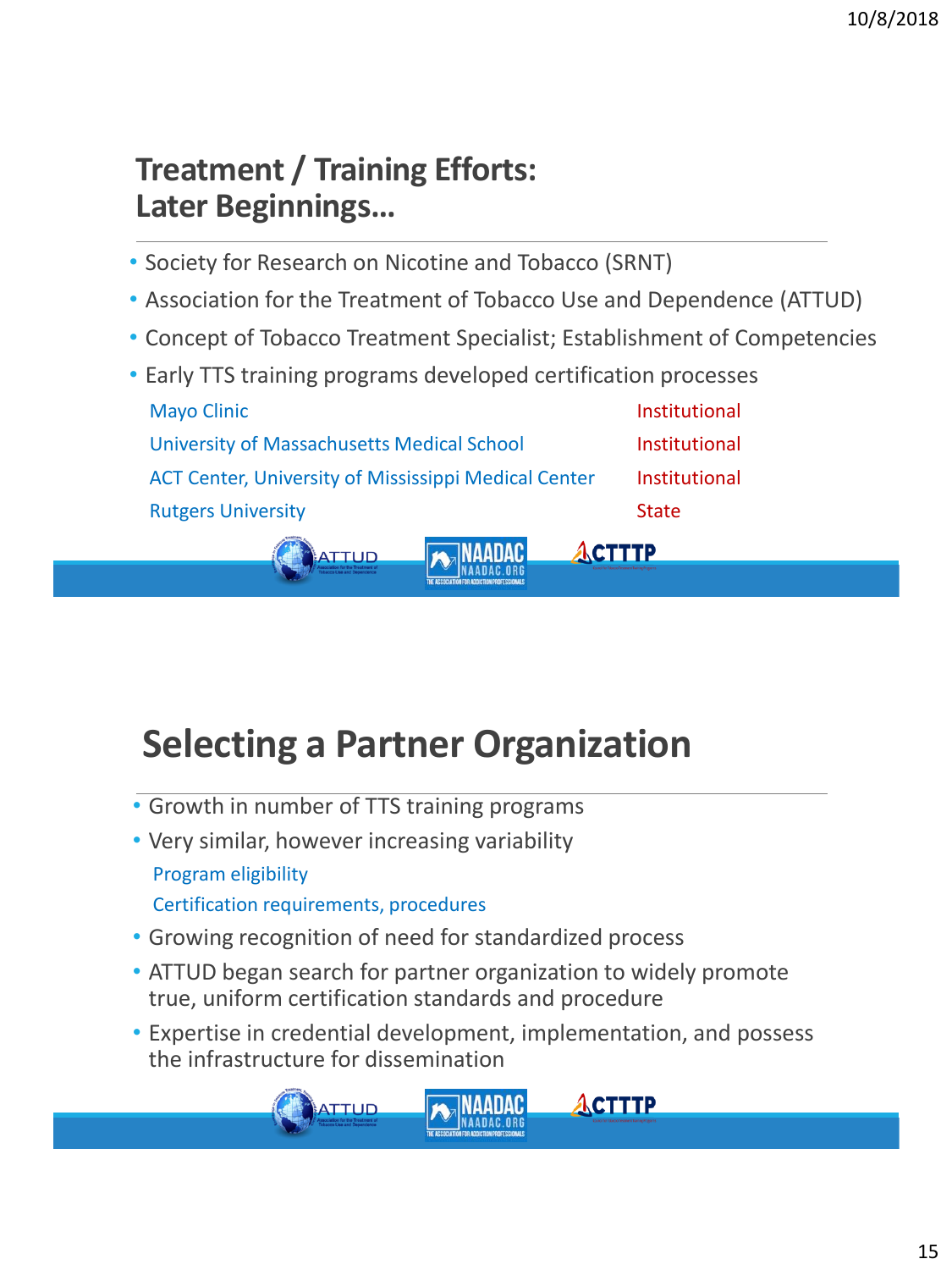# **NAADAC**

- Addictions and Mental Health
- Developing certifications
- Infrastructure

#### **www.naadac.org/NCTTP**



#### **Phase 1: Initial Transition to a National Certificate**

**Already trained TTSs**

- **National Certificate in Tobacco Treatment Practice (NCTTP)**
- Meet educational / experiential eligibility criteria
- Achieve post-training hours (within competency standards)

INAADAC

**ACTTTP** 

- Apply
- This Phase completed May 2018

ATTUD

- Non-renewable
- Offered pathway to certification, when available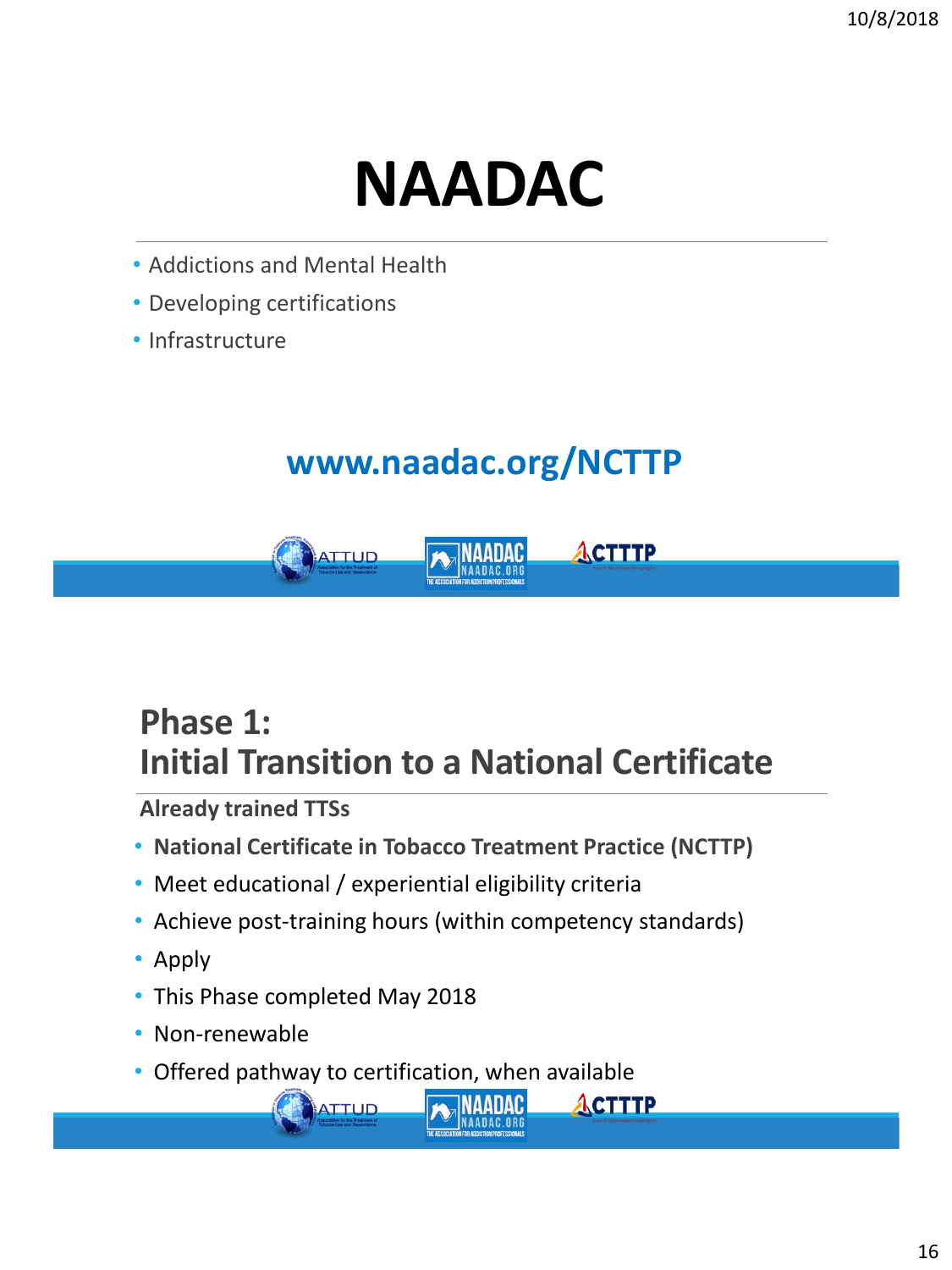#### **Phase 2: Final Transition to a National Certificate**

#### **Newly trained TTSs**

- Same requirements as Phase 1, plus…
- Pass Certificate test

#### Face-valid

Developed primarily based on items generated by CTTTP-accredited TTS training program staff and other professionals

Subject to extensive review (and re-review)

- Expected to be completed Fall 2019
- Offered pathway to certification, when available



**ACTTTP** 

#### **Phase 3: National Certification**

#### **Newly trained TTSs**

- Same requirements as Phase 1, plus…
- Pass Certification Examination Fully psychometrically validated
- Anticipated 2-year renewable period

CE requirements Others?

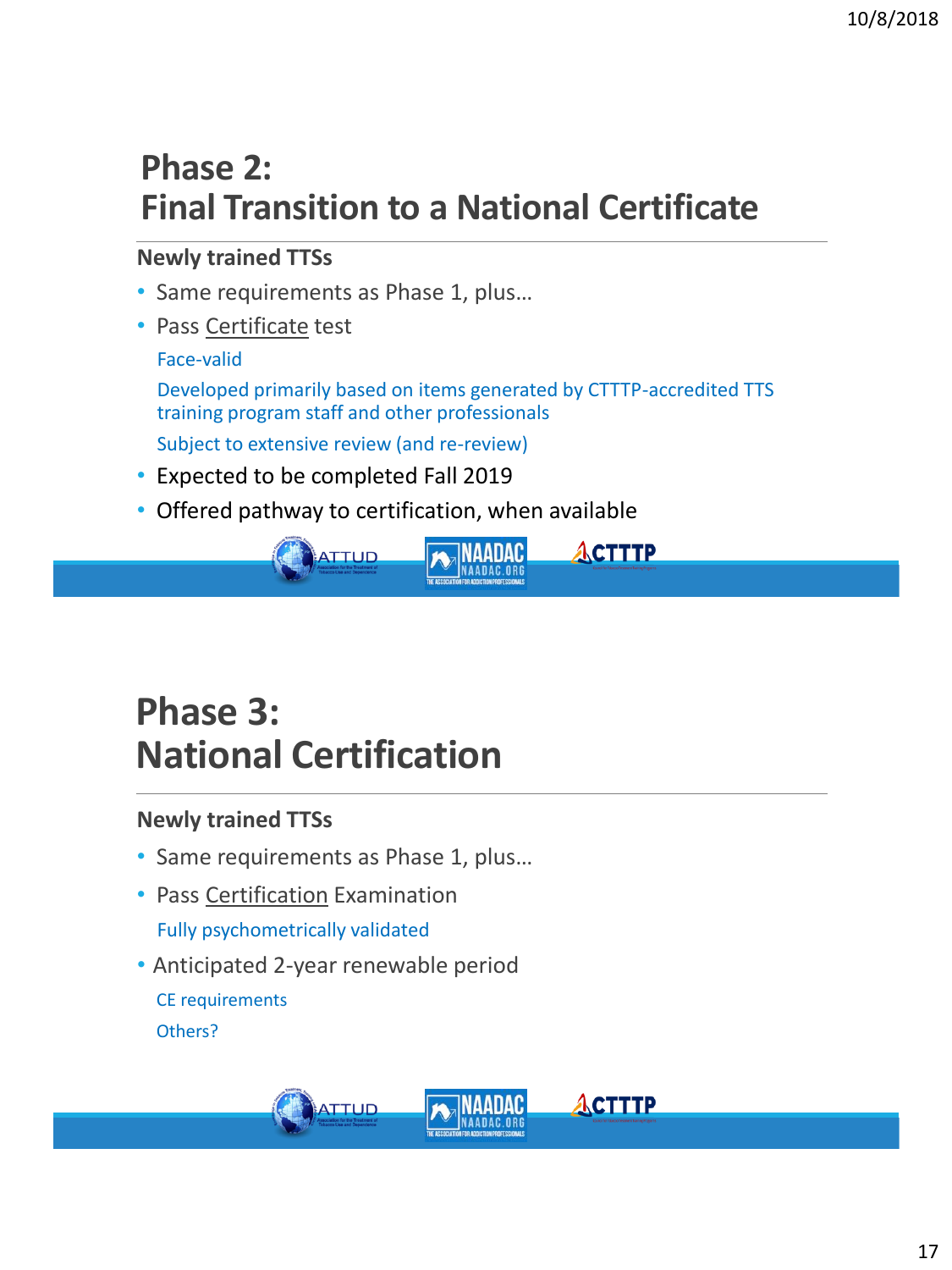### **Value**

- Clinical practice area in need of expertise
- Professional recognition and acceptance
- Enhanced employability, consulting, career advancement
- Improved billing options
- Capacity to bill at specialist level?



## **Tobacco Dependence Treatment and NAADAC**

**CYNTHIA MORENO TUOHY, NCAC II, CDC III, SAP**

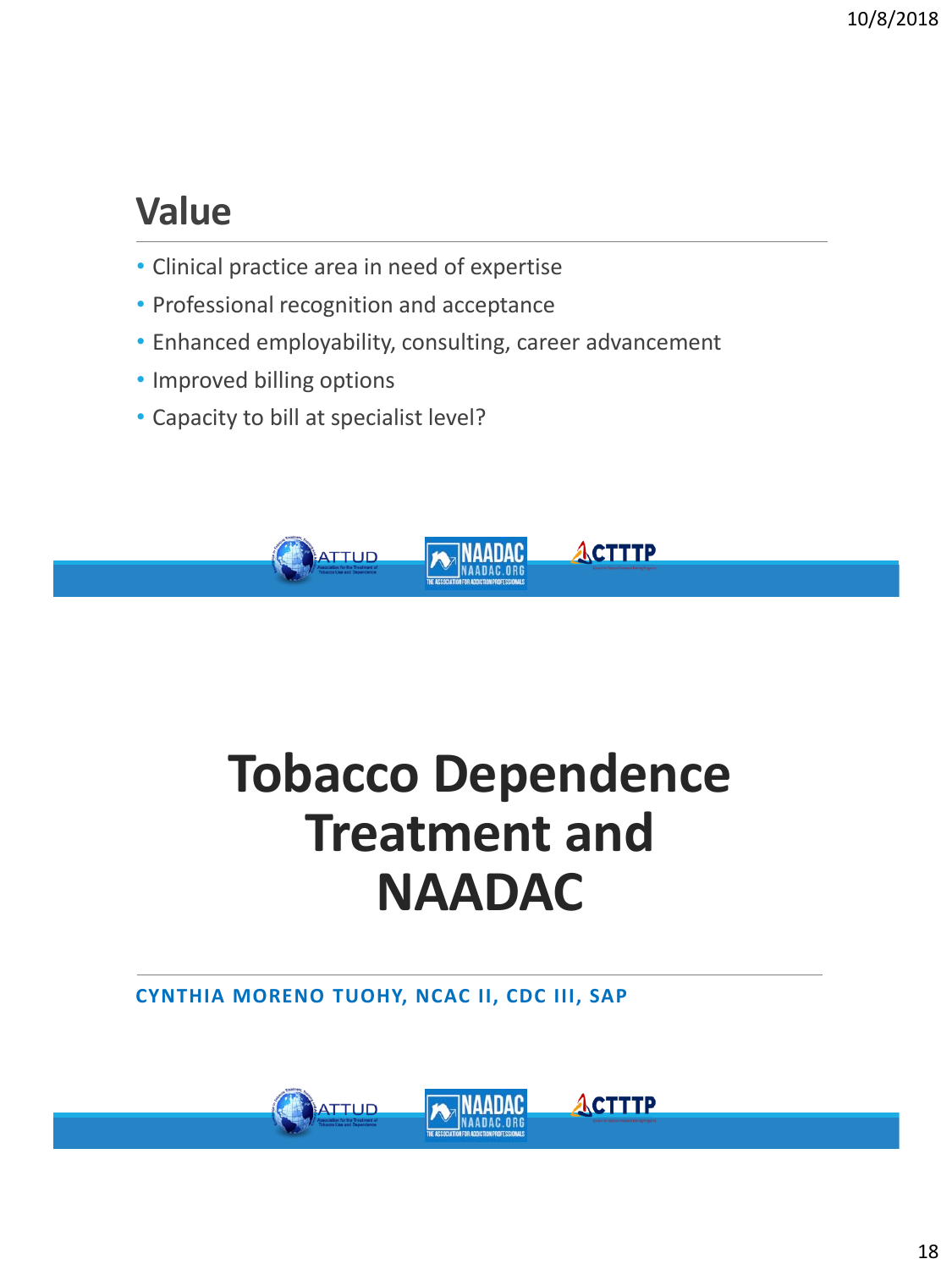### **The Value to our Organization**

- o Breadth of Addiction treatment
- o Relevance and value for mental health
- o Capacity to deliver integrated treatments



# **Summary**

**THOMAS J PAYNE, PHD**